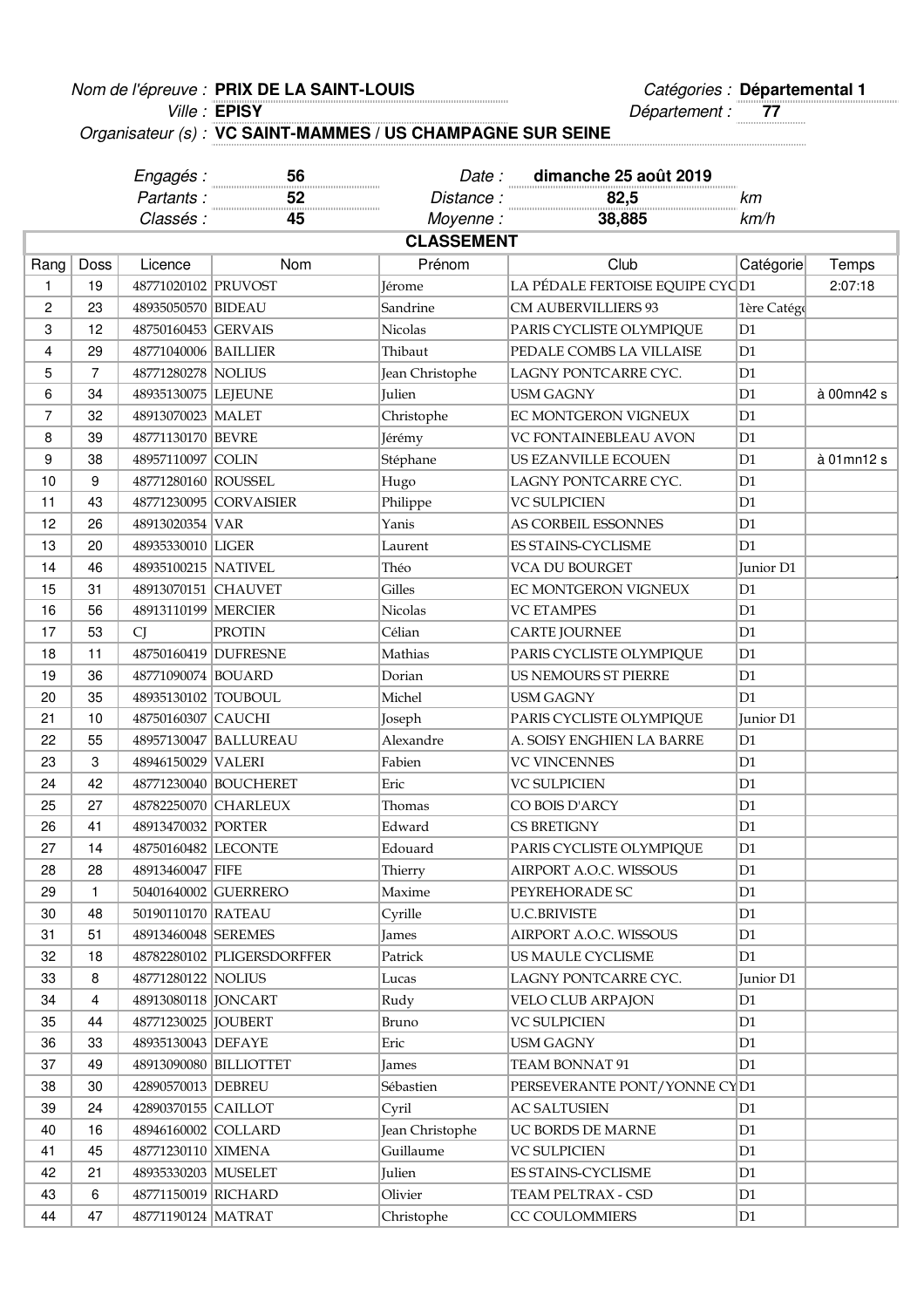| $\overline{\phantom{0}}$<br>-45 |  | 1308004"<br>4891 | <b>MESLE</b> | —<br>`hibauc | AION<br>ΑR<br>$V_F$<br>$\sim$ | $\mathbf{L}$<br>ື |  |
|---------------------------------|--|------------------|--------------|--------------|-------------------------------|-------------------|--|
|---------------------------------|--|------------------|--------------|--------------|-------------------------------|-------------------|--|

## **N° /Catégories : Départemental 2**

|                |      | Engagés :            | 62                           |                     |                                  |                |         |
|----------------|------|----------------------|------------------------------|---------------------|----------------------------------|----------------|---------|
|                |      | Partants:            | 61                           | Distance:           | 75                               | km             |         |
|                |      | Classés :            | 51                           | Moyenne:            | 38,462                           | km/h           |         |
|                |      |                      |                              | <b>CLASSEMENT</b>   |                                  |                |         |
| Rang           | Doss | Licence              | Nom                          | Prénom              | Club                             | Catégorie      | Temps   |
| 1              | 39   | 46100120005 MULLER   |                              | Frédéric            | <b>U V BUCHERES</b>              | D2             | 1:57:00 |
| $\overline{c}$ | 8    |                      | 48750160401 CHEVALIER DUFLOT | Raphaël             | PARIS CYCLISTE OLYMPIQUE         | D2             |         |
| 3              | 23   | 48935320040 GENDRE   |                              | Thomas              | <b>US BOIS SAINT-DENIS</b>       | D2             |         |
| 4              | 10   |                      | 48750160380 KRAWCZYK         | Sébastien           | PARIS CYCLISTE OLYMPIQUE         | D2             |         |
| 5              | 18   | 48913390010 BILLOT   |                              | Julien              | <b>EC MORSANG SUR ORGE</b>       | D2             |         |
| 6              | 24   | 48771050092 BINET    |                              | Cyril               | MELUN CYCL. ORGANISATION         | D2             |         |
| $\overline{7}$ | 3    |                      | 48913070056 GUILLEMIN        | Thierry             | <b>EC MONTGERON VIGNEUX</b>      | D2             |         |
| 8              | 15   | 48771130163 HANOL    |                              | Jérôme              | VC FONTAINEBLEAU AVON            | D2             |         |
| 9              | 56   | 48913480003 TISSIER  |                              | Thierry             | CC SAINT PIERRE DU PERRAY        | D2             |         |
| 10             | 36   |                      | 48946080009 DORANGES         | <b>Elie Patrick</b> | <b>TROPIKANA</b>                 | D2             |         |
| 11             | 32   |                      | 48771150124 DE OLIVEIRA      | Carlos              | TEAM PELTRAX - CSD               | D2             |         |
| 12             | 44   | 48935100194 PION     |                              | Sébastien           | VCA DU BOURGET                   | D2             |         |
| 13             | 57   | 48913480005 BOUCHER  |                              | <b>Jean-Michel</b>  | CC SAINT PIERRE DU PERRAY        | D2             |         |
| 14             | 37   | 48771040205 AUBLET   |                              | Etienne             | PEDALE COMBS LA VILLAISE         | D2             |         |
| 15             | 58   | 48935040023 LEPAGNEZ |                              | Henri               | <b>EC NEUILLY PLAISANCE</b>      | D2             |         |
| 16             | 21   | 48771210091 HAMARD   |                              | Pascal              | CC PONTHIERRY PRINGY             | D2             |         |
| 17             | 17   | 48771020099 PRUVOST  |                              | Sébastien           | LA PÉDALE FERTOISE EQUIPE CYC D2 |                |         |
| 18             | 16   | 48750240305 BRAN     |                              | Adi Leontin         | <b>US METRO TRANSPORTS</b>       | D2             |         |
| 19             | 51   | 48771230018 HOEL     |                              | Fabien              | <b>VC SULPICIEN</b>              | D <sub>2</sub> |         |
| 20             | 31   | 48935050566 BAILLY   |                              | Sébastien           | <b>CM AUBERVILLIERS 93</b>       | D2             |         |
| 21             | 13   | 48771130064 BEAULIEU |                              | Patrick             | VC FONTAINEBLEAU AVON            | D2             |         |
| 22             | 47   |                      | 48924080191 SAILLENFEST      | Gaëtan              | A. C. B. B.                      | D <sub>2</sub> |         |
| 23             | 19   |                      | 48946270281 CHANDERNAGOR     | Théo                | <b>AV THIAIS</b>                 | D2             |         |
| 24             | 54   | 48771230024 RENAUDIE |                              | Denis               | <b>VC SULPICIEN</b>              | D2             |         |
| 25             | 4    | 48913070232 MOUNAT   |                              | Romain              | <b>EC MONTGERON VIGNEUX</b>      | D2             |         |
| 26             | 45   | 48935100207 ZARE     |                              | Abdoul Kader        | <b>VCA DU BOURGET</b>            | Junior D2      |         |
| 27             | 6    | 48913070148 POISSON  |                              | Emmanuel            | <b>EC MONTGERON VIGNEUX</b>      | D2             |         |
| 28             | 48   | 48913080119 TAN      |                              | Muammer             | VELO CLUB ARPAJON                | D <sub>2</sub> |         |
| 29             | 60   | 48782260153 BOUCHET  |                              | Sébastien           | VC ELANCOURT ST QUENTIN EN 1D2   |                |         |
| 30             | 59   | 63970200188 JONCART  |                              | Max                 | JEUNESSE CYCLISTE 231            | D2             |         |
| 31             | 41   | 48935100229 GUARY    |                              | Eddy                | VCA DU BOURGET                   | D2             |         |
| 32             | 50   | 48771230013 GARCIA   |                              | Juan Manuel         | <b>VC SULPICIEN</b>              | D2             |         |
| 33             | 7    | 48771280133 FERREIRA |                              | Manuel              | LAGNY PONTCARRE CYC.             | D2             |         |
| 34             | 30   |                      | 48935130051 LE TORIELLEC     | Yves                | USM GAGNY                        | D2             |         |
| 35             | 49   | 48771230068 BOSCHI   |                              | Loic                | <b>VC SULPICIEN</b>              | D2             |         |
| 36             | 33   | 48771150192 MARIA    |                              | Didier              | TEAM PELTRAX - CSD               | D2             |         |
| 37             | 26   |                      | 48935070405 MARTORELL        | Laurent             | <b>B.C. NOISY LE GRAND</b>       | D2             |         |
| 38             | 38   | 46100120003 FERNET   |                              | Eric                | <b>U V BUCHERES</b>              | D2             |         |
| 39             | 5    | 48913070205 NOUVET   |                              | Florian             | EC MONTGERON VIGNEUX             | D2             |         |
| 40             | 20   | 48946270067 GRIMBERT |                              | François            | <b>AV THIAIS</b>                 | D2             |         |
| 41             | 22   | 48771210018 VERNIER  |                              | Arnaud              | CC PONTHIERRY PRINGY             | D2             |         |
| 42             | 61   |                      | 42890210005 DESTRUMEL        | Patrick             | <b>VC ICAUNAIS</b>               | D2             |         |
| 43             | 62   |                      | 42890040097 CLEMENCELLE      | David               | <b>ASPTT AUXERRE</b>             | D2             |         |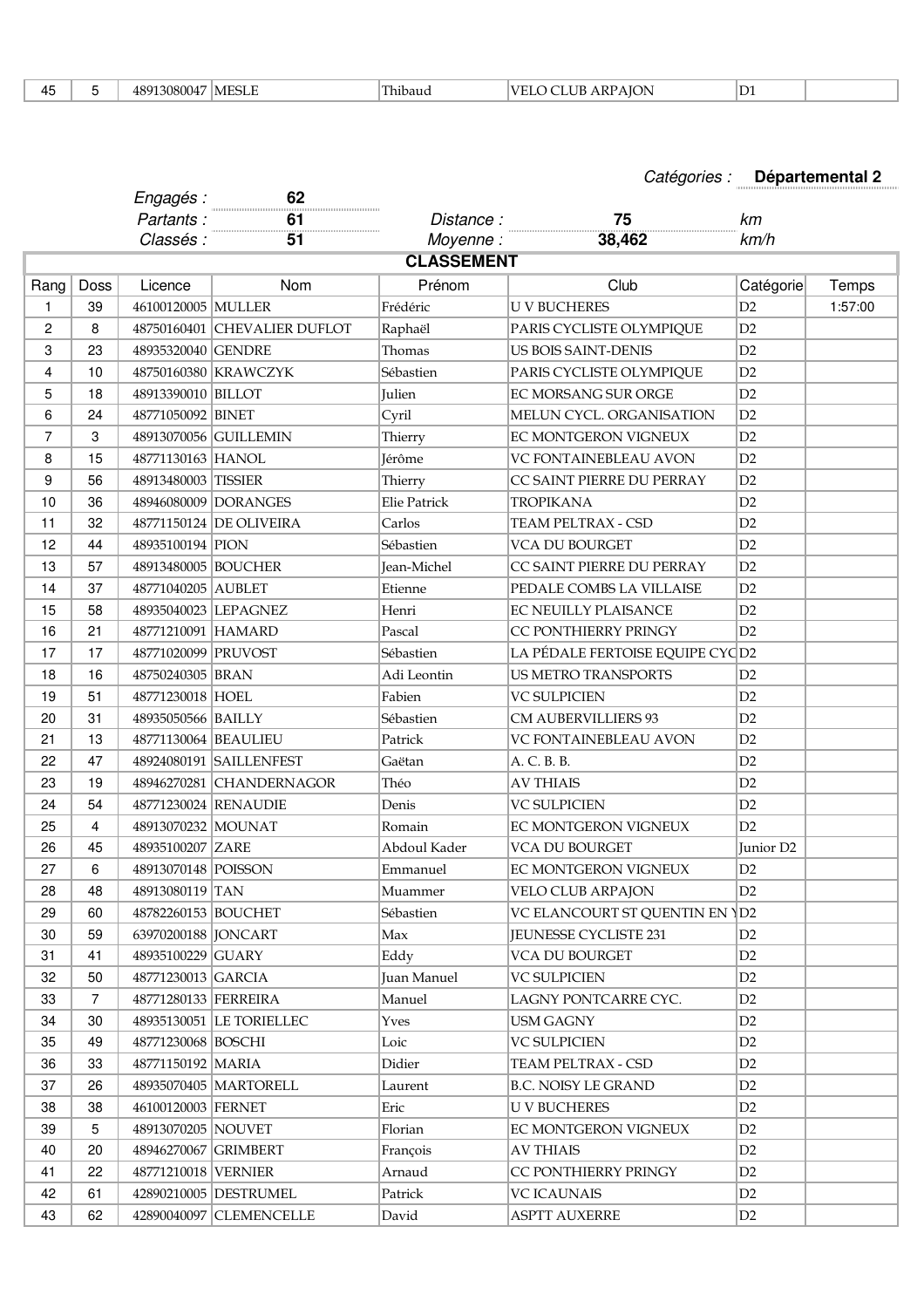| 44 | 12 | 48750160535 PLESSIER | Alexandre        | PARIS CYCLISTE OLYMPIOUE   | D2              |  |
|----|----|----------------------|------------------|----------------------------|-----------------|--|
| 45 | 43 | 48935100208 PAGES    | Wilfried         | VCA DU BOURGET             | D2              |  |
| 46 | 34 | 48771150031 SEGUIN   | Frédéric         | <b>TEAM PELTRAX - CSD</b>  | D3              |  |
| 47 | 28 | 48771490037 GABRIEL  | <b>Jean Marc</b> | <b>SC GRETZ TOURNAN</b>    | D2              |  |
| 48 | 25 | 48771050101 LANGLOIS | Didier           | MELUN CYCL. ORGANISATION   | $\overline{D2}$ |  |
| 49 | 46 | 48771090041 LARDON   | Arnaud           | US NEMOURS ST PIERRE       | D2              |  |
| 50 | 11 | 48750160314 LEGENTIL | <b>Iustin</b>    | PARIS CYCLISTE OLYMPIOUE   | D2              |  |
| 51 | 55 | 48750240147 LEGROS   | Angéline         | <b>US METRO TRANSPORTS</b> | D2              |  |

## Catégories : **Départemental 3**

|      |                | Engagés :            | 68                          |                   |                                |                |            |
|------|----------------|----------------------|-----------------------------|-------------------|--------------------------------|----------------|------------|
|      |                | Partants:            | 68                          | Distance:         | 67,5                           | km             |            |
|      |                | Classés :            | $\overline{59}$             | Moyenne:          | 38,142                         | km/h           |            |
|      |                |                      |                             | <b>CLASSEMENT</b> |                                |                |            |
| Rang | Doss           | Licence              | Nom                         | Prénom            | Club                           | Catégorie      | Temps      |
| 1    | 22             |                      | 48946270117 FOURNEAUX       | Stéphane          | <b>AV THIAIS</b>               | D3             | 1:46:11    |
| 2    | 46             | 48946030046 DUVAL    |                             | Didier            | VC DES CHEMINOTS ET VILLENEUD3 |                |            |
| 3    | 30             | 48935130315 GOMOT    |                             | Michel            | <b>USM GAGNY</b>               | D <sub>3</sub> |            |
| 4    | 37             | 48913070032 GALLAND  |                             | Serge             | EC MONTGERON VIGNEUX           | D3             |            |
| 5    | 36             | 48750240116 BLANCO   |                             | Angel             | <b>US METRO TRANSPORTS</b>     | D <sub>3</sub> |            |
| 6    | 15             | 48771130274 JULLY    |                             | Patrick           | VC FONTAINEBLEAU AVON          | D <sub>3</sub> |            |
| 7    | 4              | 48935230007 LEGENTIL |                             | Serge             | <b>EC NOISEENNE</b>            | D <sub>3</sub> | à 00mn21 s |
| 8    | 68             | 48913480017 FESTOC   |                             | Jean-Yves         | CC SAINT PIERRE DU PERRAY      | D <sub>3</sub> |            |
| 9    | 8              | 48771090248 AVALE    |                             | Michel            | US NEMOURS ST PIERRE           | D <sub>3</sub> |            |
| 10   | $\overline{7}$ | 48957140253 CLAY     |                             | Stéphane          | PARISIS A.C. 95                | D3             |            |
| 11   | 59             | 48782160026 PRETS    |                             | Jean-Luc          | <b>EC VELIZY 78</b>            | D <sub>3</sub> |            |
| 12   | 67             | 48913470026 ANTOINE  |                             | Gilles            | CS BRETIGNY                    | D <sub>3</sub> |            |
| 13   | 6              | 48913020099 PEZZOLI  |                             | Eric              | AS CORBEIL ESSONNES            | D <sub>3</sub> |            |
| 14   | 27             | 42890030024 DALLE    |                             | Hubert            | VELO CLUB DU BORNANT           | D <sub>3</sub> |            |
| 15   | 31             | 48935130115 SEGUIN   |                             | Philippe          | <b>USM GAGNY</b>               | D <sub>3</sub> |            |
| 16   | 5              | 48913020373 BOTTONE  |                             | Patrick           | <b>AS CORBEIL ESSONNES</b>     | D <sub>3</sub> |            |
| 17   | 19             | 48924150217 GARNIER  |                             | Philippe          | COURBEVOIE SPORTS CYCLISME     | D <sub>3</sub> |            |
| 18   | 17             | 48771130242 RIBET    |                             | Vincent           | VC FONTAINEBLEAU AVON          | D <sub>3</sub> |            |
| 19   | 43             | 48946040306 HIPPON   |                             | Charlie           | US CRETEIL                     | D <sub>3</sub> |            |
| 20   | 40             | 42890210018 THERY    |                             | Martial           | <b>VELO CLUB ICAUNAIS</b>      | D <sub>3</sub> |            |
| 21   | 62             | 42890120017 BALLET   |                             | Jean-Claude       | <b>VELO CLUB ICAUNAIS</b>      | D3             |            |
| 22   | 32             | 48913220059 MILLERO  |                             | Jean Marc         | <b>US RIS ORANGIS</b>          | D <sub>3</sub> |            |
| 23   | 9              | 48771090300 PILLOT   |                             | Michel            | US NEMOURS ST PIERRE           | D <sub>3</sub> |            |
| 24   | 35             | 48771150210 REINE    |                             | Thierry           | TEAM PELTRAX - CSD             | D <sub>3</sub> |            |
| 25   | 10             | 48771090011 RANDON   |                             | Olivier           | US NEMOURS ST PIERRE           | D <sub>3</sub> |            |
| 26   | 11             |                      | 48771130179 BENABDELMOUMENE | Abdelkrim         | VC FONTAINEBLEAU AVON          | D <sub>3</sub> |            |
| 27   | 3              | 48935230006 DEWILDE  |                             | Philippe          | <b>EC NOISEENNE</b>            | D <sub>3</sub> |            |
| 28   | $\mathbf{1}$   | 48771240036 HUET     |                             | Sébastien         | <b>VC SAINT-MAMMES</b>         | D <sub>3</sub> |            |
| 29   | 57             | 48771280020 LESGENT  |                             | Jean-Philippe     | LAGNY PONTCARRE CYC.           | D <sub>3</sub> |            |
| 30   | 51             | 48771230017 VERGER   |                             | Patrice           | VC SULPICIEN                   | D <sub>3</sub> |            |
| 31   | 54             |                      | 48938000008 LE MOIGNE       | Eric Pierre       | LICENCE INDIVIDUELLE           | D <sub>3</sub> |            |
| 32   | 25             |                      | 48935320007 HOLLEVILLE      | Bernard           | US BOIS SAINT-DENIS            | D <sub>3</sub> |            |
| 33   | 49             | 48771230075 PARISOT  |                             | Eric              | VC SULPICIEN                   | D <sub>3</sub> |            |
| 34   | 56             | 48771190041 BORROZ   |                             | Jean-Louis        | CC COULOMMIERS                 | D <sub>3</sub> |            |
| 35   | 53             | 48782160102 MICHAELI |                             | André             | <b>EC VELIZY 78</b>            | D <sub>3</sub> |            |
| 36   | 44             | 48771280134 BOUYER   |                             | Jacques           | LAGNY PONTCARRE CYC.           | D <sub>3</sub> |            |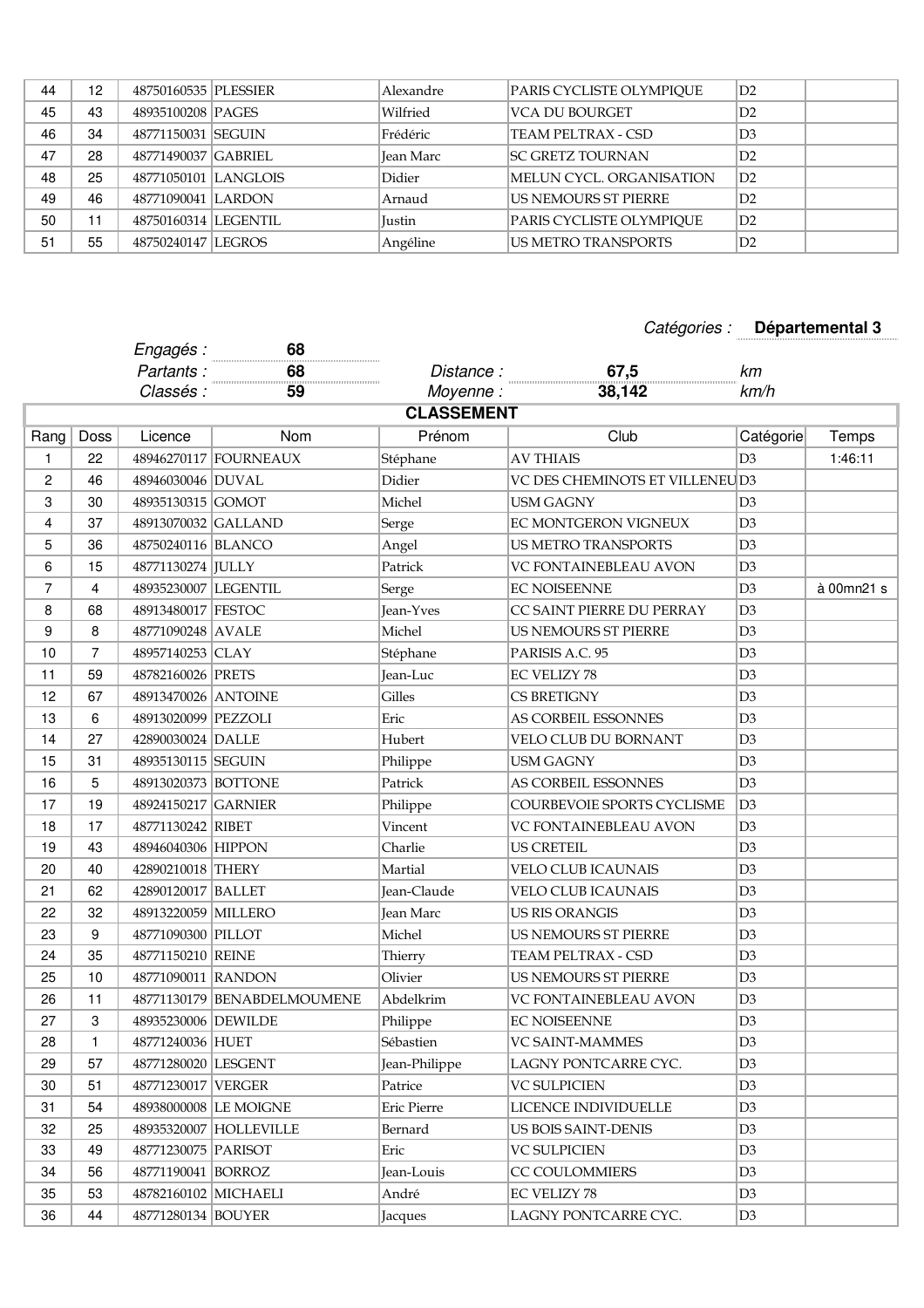| 37 | 47             | 48771230079 DURAND    |                       | Wilfried      | <b>VC SULPICIEN</b>             | D <sub>3</sub> |
|----|----------------|-----------------------|-----------------------|---------------|---------------------------------|----------------|
| 38 | 66             | 44450830682 DA SILVA  |                       | Jimmy         | <b>GUIDON CHALETTOIS</b>        | D3             |
| 39 | 63             | 48913460022 FLORIE    |                       | Bruno         | AIRPORT A.O.C. WISSOUS          | D <sub>3</sub> |
| 40 | 18             | 48771130116 TOURTE    |                       | Philippe      | <b>VC FONTAINEBLEAU AVON</b>    | D3             |
| 41 | 55             | 48750160027 DUNAND    |                       | Marc          | PARIS CYCLISTE OLYMPIQUE        | D <sub>3</sub> |
| 42 | 33             | 48771150094 FONTAINE  |                       | Yannick       | <b>TEAM PELTRAX - CSD</b>       | D3             |
| 43 | 12             | 48771130020 DA SILVA  |                       | Amarilio      | VC FONTAINEBLEAU AVON           | D3             |
| 44 | 60             | 48918000112 CORDIN    |                       | Sébastien     | LICENCE INDIVIDUELLE            | D3             |
| 45 | $\overline{c}$ |                       | 48771240004 TARDIVEAU | Daniel        | <b>VC SAINT-MAMMES</b>          | D <sub>3</sub> |
| 46 | 21             | 48946270155 DAVIDOU   |                       | Jean Pierre   | <b>AV THIAIS</b>                | D3             |
| 47 | 48             | 48771230073 LOYER     |                       | Stéphane      | VC SULPICIEN                    | D <sub>3</sub> |
| 48 | 16             | 48771130210 LECOMTE   |                       | Marc          | <b>VC FONTAINEBLEAU AVON</b>    | D3             |
| 49 | 34             | 48771150004 GILARDINI |                       | Vincent       | TEAM PELTRAX - CSD              | D3             |
| 50 | 26             | 48771380066 SUSSIAU   |                       | Harold        | <b>GUIDON PROVINOIS</b>         | D <sub>3</sub> |
| 51 | 13             | 48771130107 GONZO     |                       | Jean Philippe | VC FONTAINEBLEAU AVON           | D3             |
| 52 | 41             | 44451060104 DUGUEY    |                       | Jean François | <b>AS PUISEAUX</b>              | D3             |
| 53 | 50             | 48771230107 PRESSOIR  |                       | Frédéric      | <b>VC SULPICIEN</b>             | D3             |
| 54 | 58             | 47020720009 LESAGE    |                       | Didier        | REVO RACE BIKE CLUB             | D3             |
| 55 | 42             | 48935330190 PINON     |                       | Cédric        | ES STAINS-CYCLISME              | D <sub>3</sub> |
| 56 | 29             | 48935130221 DOUCET    |                       | Michel        | <b>USM GAGNY</b>                | Arbitre Rég    |
| 57 | 45             | 48913460016 PLAIRE    |                       | Dominique     | AIRPORT A.O.C. WISSOUS          | D <sub>3</sub> |
| 58 | 61             | 48913130008 COCHET    |                       | Joël          | <b>AVENIR CYCLISTE DE LARDY</b> | D3             |
| 59 | 39             | 48771040084 MORENO    |                       | Thierry       | PEDALE COMBS LA VILLAISE        | D <sub>3</sub> |

## Catégories : **Départemental 4**. . . . .

|                |      | Engagés :            | 61                                                 |                   |                                                    |                 |            |
|----------------|------|----------------------|----------------------------------------------------|-------------------|----------------------------------------------------|-----------------|------------|
|                |      | Partants:            | $\begin{array}{c c} & 60 \\ \hline 48 \end{array}$ | Distance :        | 60                                                 | km              |            |
|                |      | Classés :            |                                                    | Moyenne:          | $\begin{array}{c}\n\bullet \\ 35,791\n\end{array}$ | km/h            |            |
|                |      |                      |                                                    | <b>CLASSEMENT</b> |                                                    |                 |            |
| Rang           | Doss | Licence              | Nom                                                | Prénom            | Club                                               | Catégorie       | Temps      |
| 1              | 53   | 50643560008 BEVRE    |                                                    | Yannick           | BIZIKLETA TALDEA PAYS BASQUE D4                    |                 | 1:40:35    |
| $\overline{c}$ | 16   |                      | 48946070071 DEVILLERS                              | Stéphane          | US ALFORTVILLE CYCLISME                            | D <sub>4</sub>  | à 00mn10 s |
| 3              | 40   | 48782160091 CHOISNE  |                                                    | Alain             | EC VELIZY 78                                       | D <sub>4</sub>  |            |
| 4              | 57   | 48771190141 LE STRAT |                                                    | Bruno             | CC COULOMMIERS                                     | $\overline{D4}$ | à 00mn15 s |
| 5              | 5    | 48935040141 RICHARD  |                                                    | Jean Luc          | EC NEUILLY PLAISANCE                               | D <sub>4</sub>  |            |
| 6              | 3    |                      | 48935040022 FOUESNANT                              | Frédéric          | <b>EC NEUILLY PLAISANCE</b>                        | D <sub>4</sub>  |            |
| $\overline{7}$ | 15   |                      | 48771130152 VARENGUIN                              | Patrick           | VC FONTAINEBLEAU AVON                              | $\overline{D4}$ |            |
| 8              | 52   | <b>CI</b>            | <b>AUTISSIER</b>                                   | <b>Toël</b>       | <b>CARTE JOURNEE</b>                               | D <sub>4</sub>  |            |
| 9              | 39   | 48957070008 FORLOT   |                                                    | Dominique         | <b>AS HERBLAY</b>                                  | D <sub>4</sub>  |            |
| 10             | 33   | 48924030096 QUETEL   |                                                    | Gaston            | RUEIL A.C.                                         | D <sub>4</sub>  |            |
| 11             | 54   | 48788000209 MONTORO  |                                                    | Michel            | LICENCE INDIVIDUELLE                               | $\overline{D4}$ |            |
| 12             | 45   | 48913220036 BARTAU   |                                                    | Didier            | <b>US RIS ORANGIS</b>                              | D <sub>4</sub>  |            |
| 13             | 46   | 48771160045 PICHOT   |                                                    | Thierry           | <b>LEMEE SPORTS</b>                                | $\overline{D4}$ |            |
| 14             | 29   | 48935230014 MORVAN   |                                                    | Patrick           | <b>EC NOISEENNE</b>                                | D <sub>4</sub>  |            |
| 15             | 51   | 48913460050 ROSE     |                                                    | Alain             | AIRPORT A.O.C. WISSOUS                             | D <sub>4</sub>  |            |
| 16             | 4    |                      | 48935040046 LESCARCELLE                            | Pierre            | <b>EC NEUILLY PLAISANCE</b>                        | D <sub>4</sub>  |            |
| 17             | 60   | CI                   | <b>LANFRANCHI</b>                                  | Jean-Philippe     | <b>CARTE JOURNEE</b>                               | D <sub>4</sub>  |            |
| 18             | 37   |                      | 48771230012 MONTEVERDI                             | Dominique         | <b>VC SULPICIEN</b>                                | D4              |            |
| 19             | 22   | 48771150222 EVIN     |                                                    | Pascal            | <b>TEAM PELTRAX - CSD</b>                          | D <sub>4</sub>  |            |
| 20             | 34   | 48924090259 DURIEUX  |                                                    | Yves              | <b>ANTONY BERNY CYCLISTE</b>                       | D <sub>4</sub>  |            |